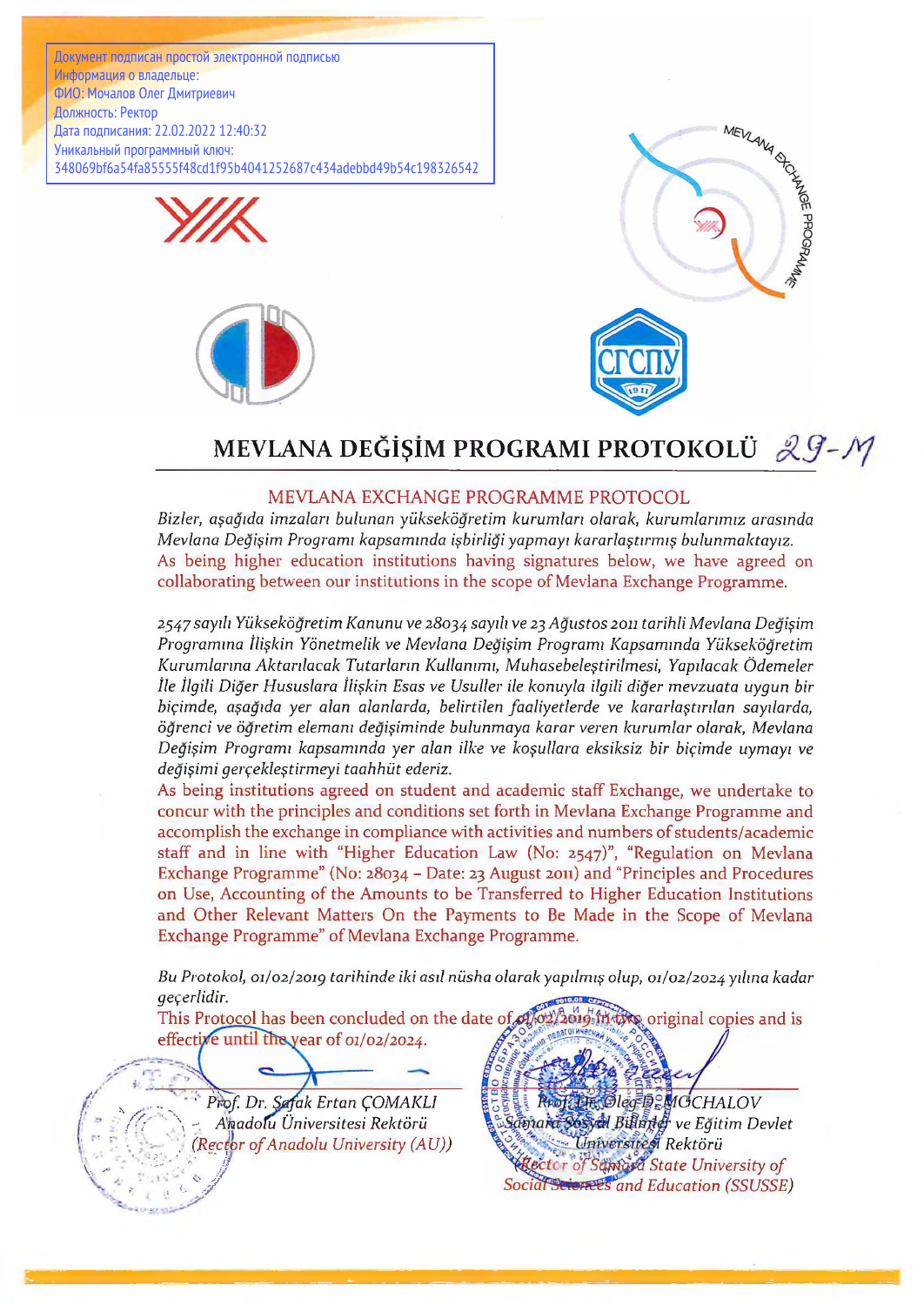

## *' W L ÖD: Ögrenci Degi§imi* **SE: Student Exchange**

P OF FAUGRAM

 $\mathbb{Z}$ 

| Alan kodu<br><b>Field code</b> |                                                                                                                   | Derece<br><b>Degree</b>                                               |                                     |                                |                                  | Yükseköğretim<br>Kurumu<br><b>Higher Education</b><br>Institution |                                                              | Toplam<br><b>Total</b>                                                  |                                                                              |
|--------------------------------|-------------------------------------------------------------------------------------------------------------------|-----------------------------------------------------------------------|-------------------------------------|--------------------------------|----------------------------------|-------------------------------------------------------------------|--------------------------------------------------------------|-------------------------------------------------------------------------|------------------------------------------------------------------------------|
| Kod<br>Cod<br>e                | $\alpha$<br>Ad<br>Field Name                                                                                      | On<br>Lisan<br>$\mathcal{S}$<br>$A = 50$<br><i>iate</i><br>Degre<br>e | <b>Lisans</b><br>Bachelor<br>Degree | Yük k<br>Lisms<br><b>MA</b>    | Duktora<br>PhD                   | Gönderen<br>Home<br>Institution                                   | Kabul<br>$\epsilon$ <sub>de</sub> $n$<br>Host<br>Institution | $0$ $\zeta$ <sub>1</sub> . $n$ <i>i</i><br>Satust<br>Student.<br>Number | Degision<br>$S\ddot{u}$ csi $(Ay)$<br>Exchange<br><b>Duration</b><br>(Month) |
| 09.0                           | Diller ve Filoloji<br>Bilimleri/ Rus Dili<br>Languages and<br><b>Philological</b><br>Sciences/Russian<br>Language | $\overline{0}$<br>$\Omega$                                            | $\sqrt{2}$<br>$\overline{2}$        | $\mathbf{0}$<br>$\overline{0}$ | 0<br>$\theta$                    | AU<br><b>SSUSSE</b>                                               | <b>SSUSSE</b><br>AU                                          | $\mathbf{2}$<br>$\overline{2}$                                          | $5 - 10$<br>$5 - 10$                                                         |
| 09.0                           | Diller ve Filoloji<br>Bilimleri/ Ingiliz<br>Dili<br>Languages and<br>Philological<br>Sciences/English<br>Language | $\bf{0}$<br>$\Omega$                                                  | $\mathbf 2$<br>$\overline{2}$       | $\hat{\mathbf{U}}$<br>$\Omega$ | $\boldsymbol{0}$<br>$\mathbf{0}$ | AU<br><b>SSUSSE</b>                                               | <b>SSUSSE</b><br>AU                                          |                                                                         | $5 - 10$<br>$5 - 10$                                                         |
| 09.0                           | Diller ve Filoloji<br>Bilimleri/ Alman<br>Dili<br>Languages and<br>Philological<br>Sciences/ German<br>Language   | $\mathbf 0$<br>$\mathbf 0$                                            | $\sqrt{2}$<br>$\overline{2}$        | 0<br>$\mathbf{0}$              | 0<br>0                           | AU<br><b>SSUSSE</b>                                               | <b>SSUSSE</b><br>AU                                          | 2<br>$\overline{2}$                                                     | $5 - 10$<br>$5 - 10$                                                         |
| 09.0                           | Diller ve Filoloji<br>Bilimleri/ Fransız<br>Dili<br>Languages and<br>Philological<br>Sciences/ French<br>Language | $\theta$<br>$\mathbf{0}$                                              | $\overline{2}$<br>$\overline{2}$    | 0<br>$\mathbf{0}$              | 0<br>$\mathbf 0$                 | AU<br><b>SSUSSE</b>                                               | <b>SSUSSE</b><br>AU                                          | 2<br>$\overline{2}$                                                     | $5 - 10$<br>$5 - 10$                                                         |

 $\sim$